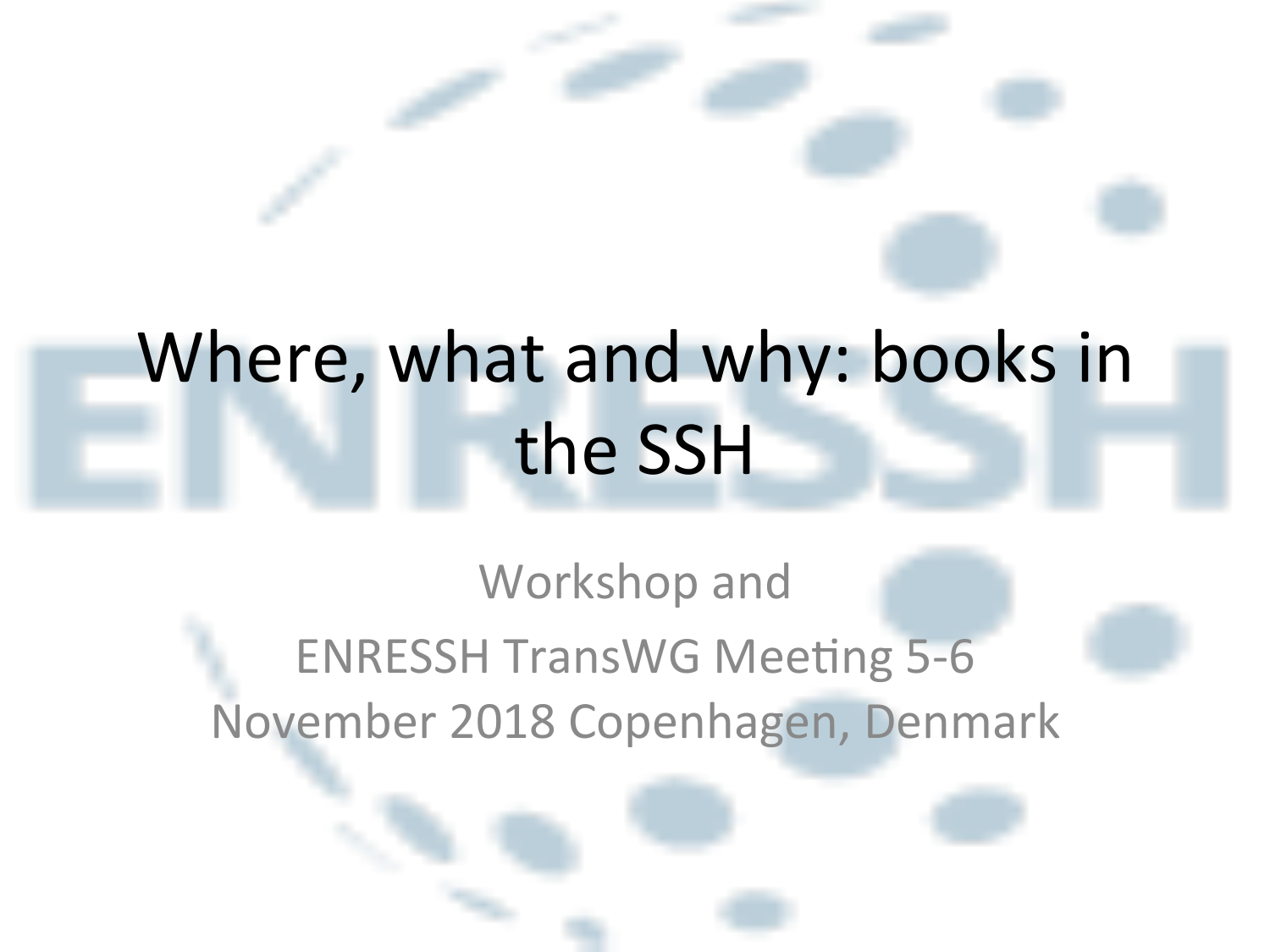#### We are NOT the University

- Time to explode the myth of the medieval **University**
- Modern universities are management driven
- Politically Perceived Societal needs
- Mass HE means mass mediocracy
- Mass HE opens HE to a wider population
- Excellence is needed, but excellence based on new ideas with new aims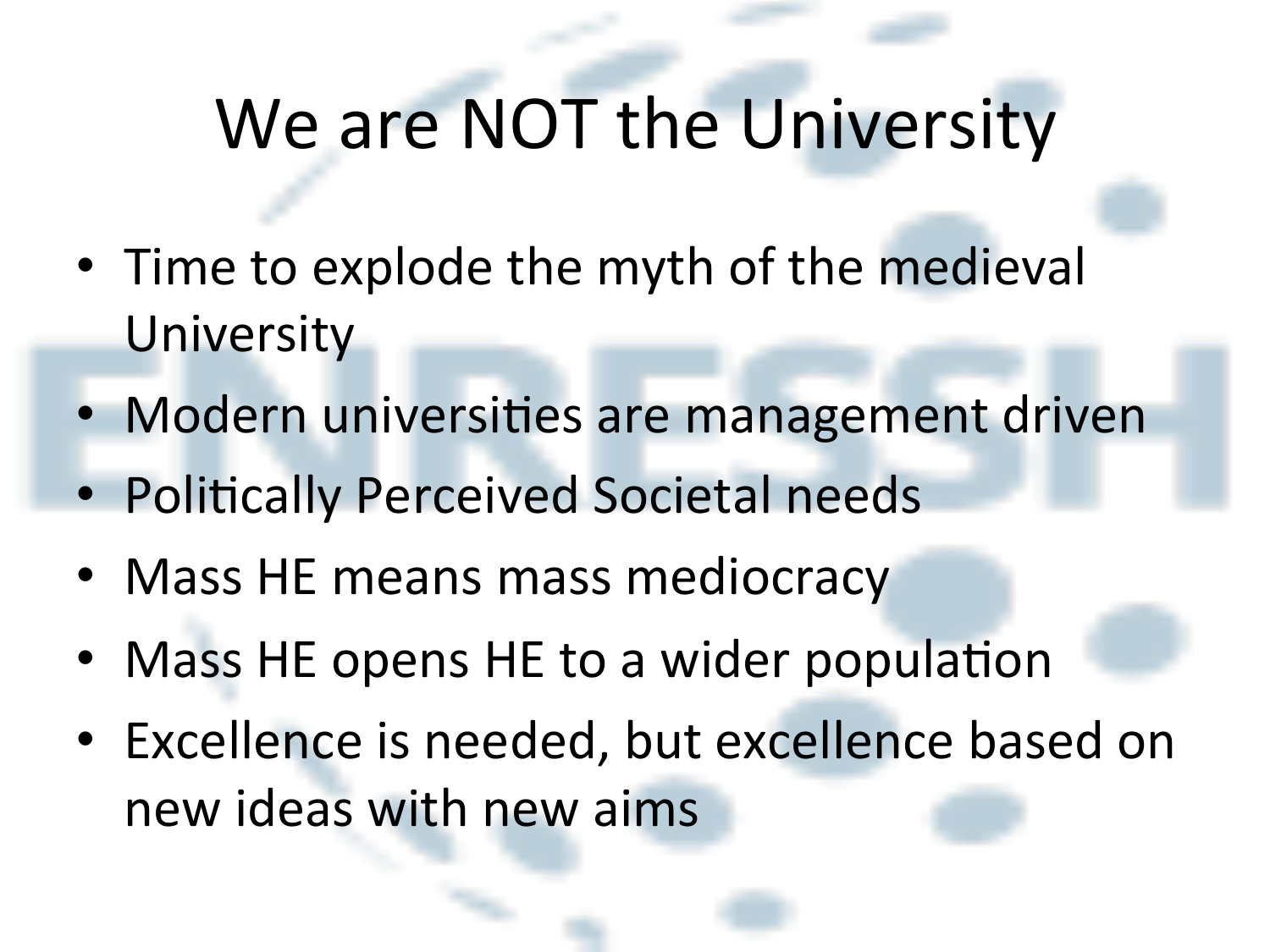## Building and exploding the myth

- Medieval University
	- $-$  Based around a small numbers of scholars
	- $-$  Surprisingly democratic as new talent arose
	- $-$  Twisted by the aristocratic young wolves
- Humbolt-Newman model
	- Researcher based
	- $-$  Education based on research
	- $-$  Excellence based on a privileged few
- Managerial model
	- $-$  Meets the needs of wider society with academic and vocational courses
	- $-$  Still seeks to maintain the myth for the sales pitch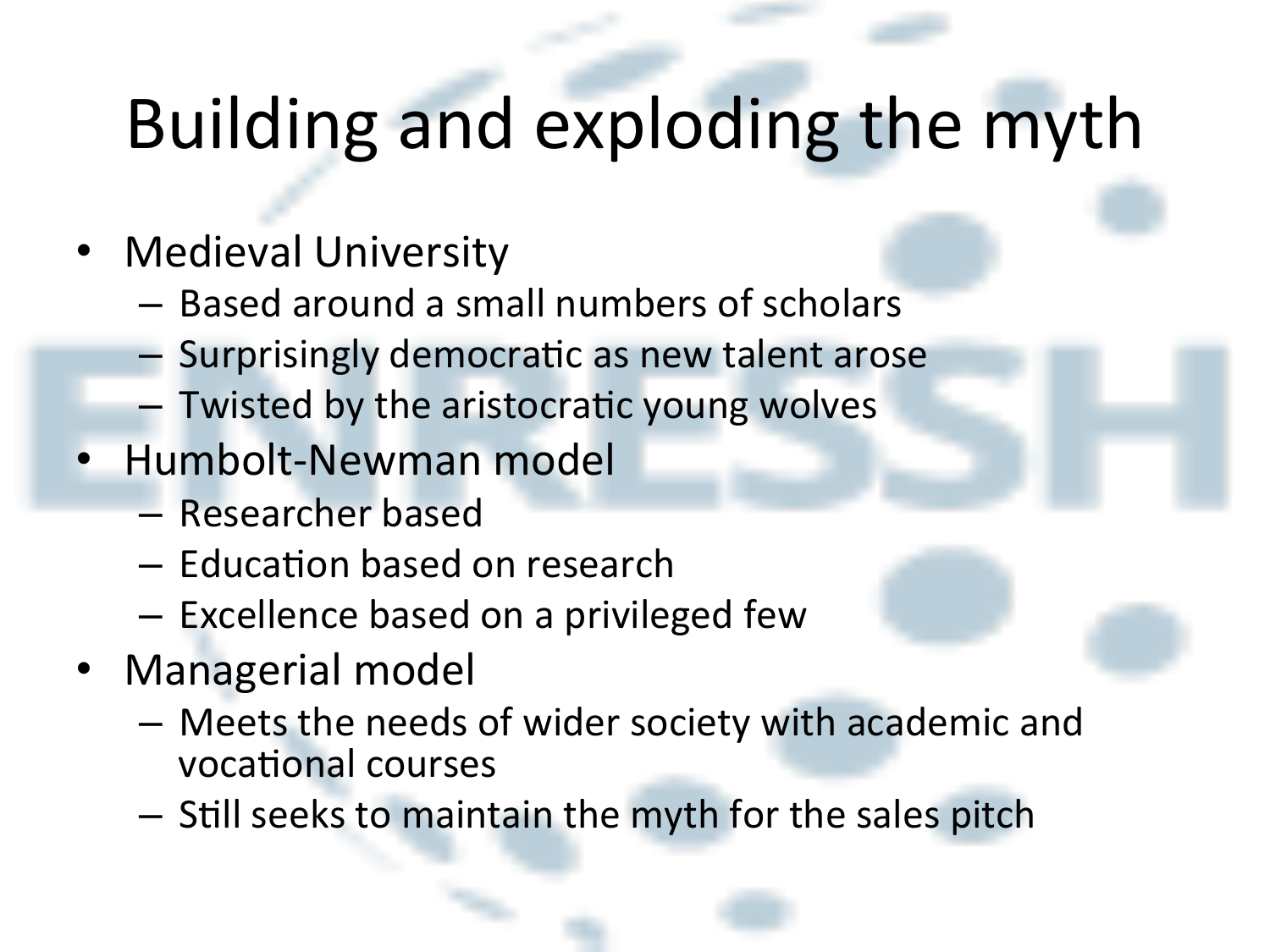#### Massification and centralisation

- Little room at the top
	- $-$  Scholarly visibility meant books, but very few
	- Non-publication did not lead to perishing
- Mass HE needs technicians and teachers
	- Science needs technicians, who also teach
	- $-$  SHS needs teachers, who may do research
- Excellence centred research
	- The rise of the journal
	- $-$  Mass publication controllable quality standards
	- Big centres for big science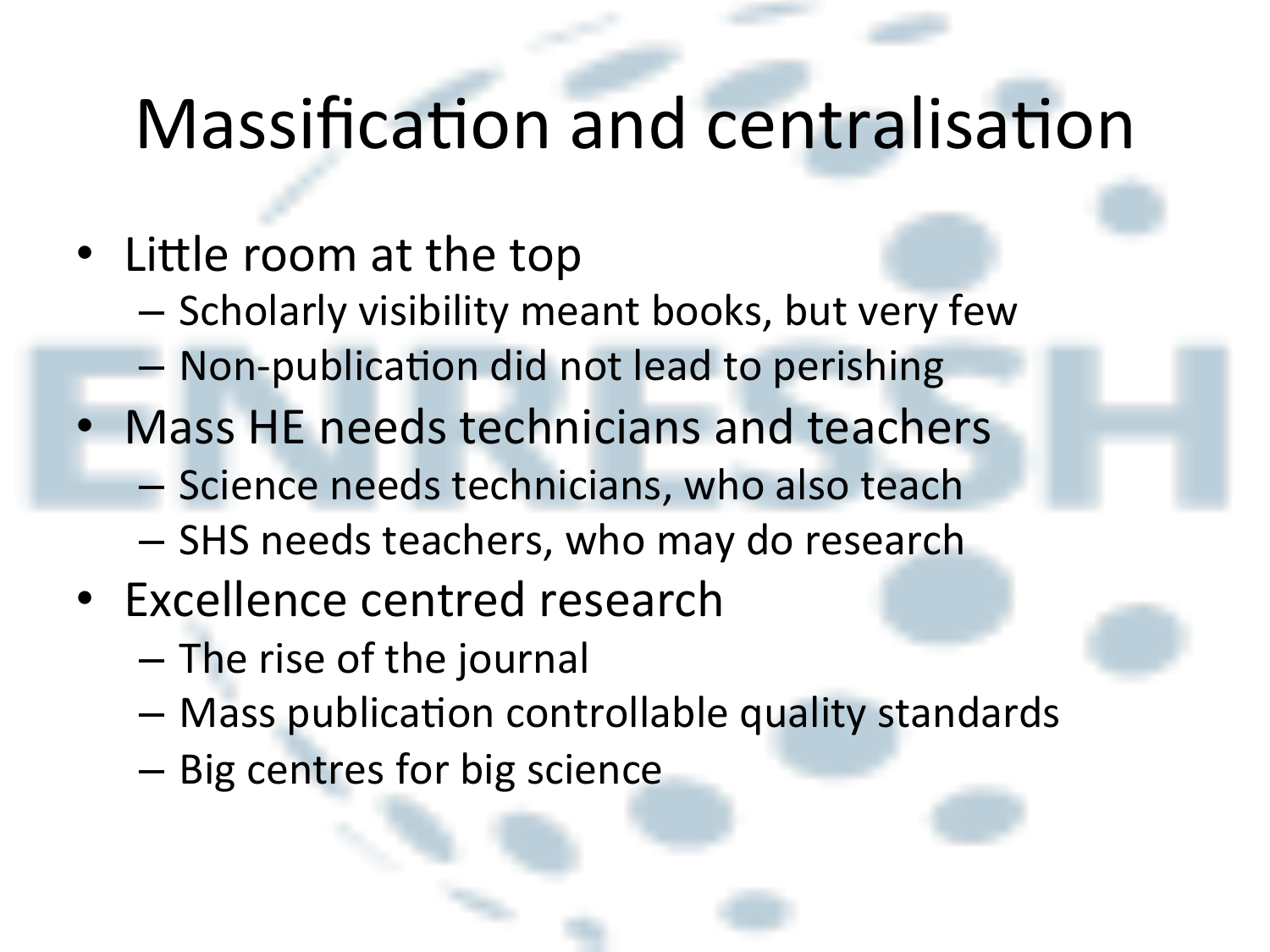### SSH evaluation in Italy

- RobinBa
	- $-$  Role of Books in Non-Bibliometric Areas (ANVUR, Italie), collaboration avec les universités Ca' Foscari (Venise) et Macerata
		- Database creation and analysis
		- Focus Groups
		- Corpus analysis with Atlas ti and SketchEngine
	- See: Williams, Geoffrey, Antonella Basso, Ioana Galleron, et Tiziana Lippiello. 2018. « More, Less or Better: The Problem of Evaluating Books in SSH Research ». In The *Evaluation of Research in Social Sciences and Humanities:* Lessons from the Italian Experience, édité par Andrea Bonaccorsi, 133-58. Cham, Switzerland: Springer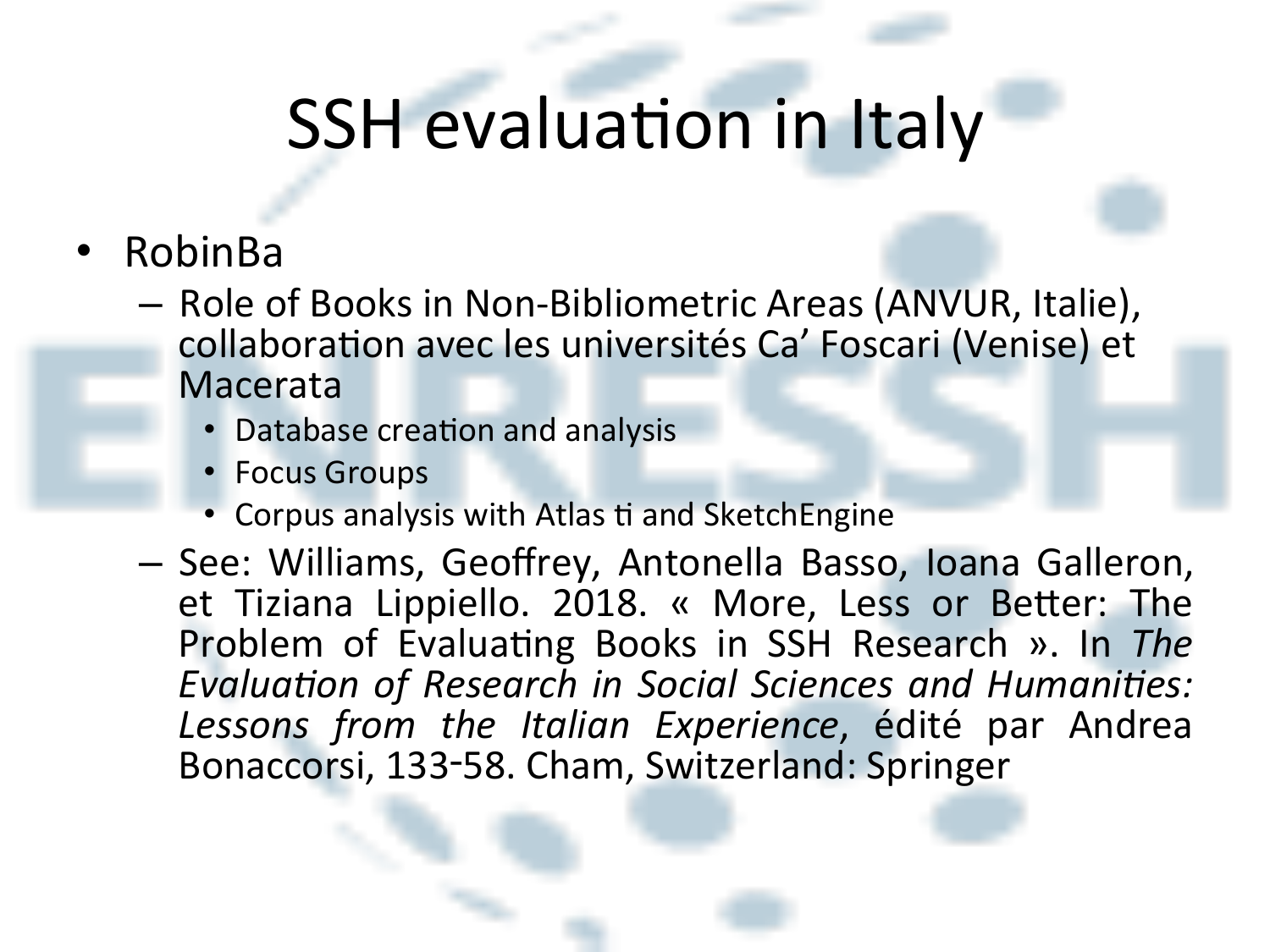#### RobinBa: Humanities dissemination

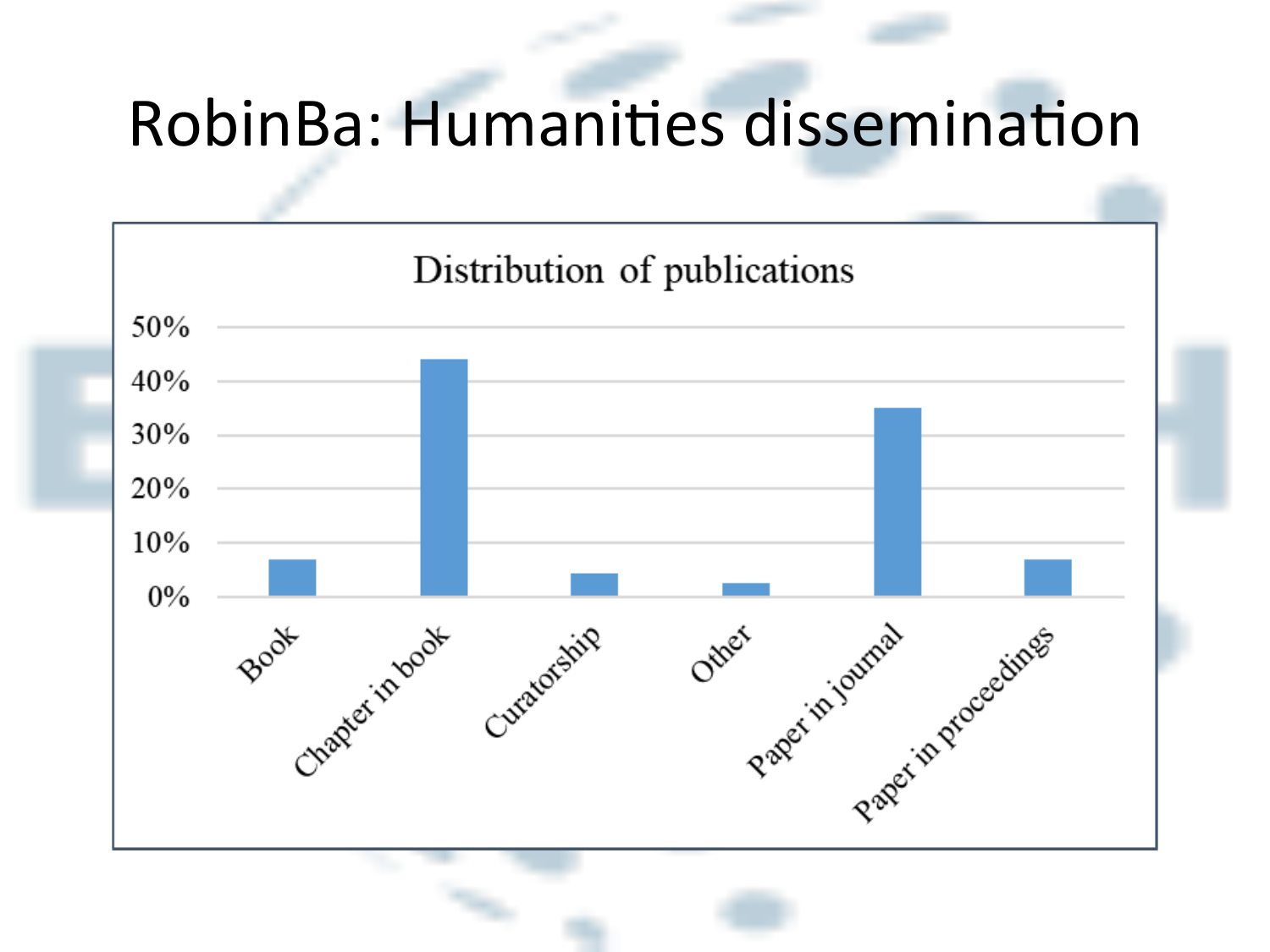## Why publish a book? Lessons from the focus groups

- Some major topics deserve books, other (less massive but relevant as well) need articles. If well connected with other chapters, book chapters too may be the best way to treat an object. (source RobinBa)
- Till some years ago, when we were urged to publish articles in peer-reviewed journals, our most prestigious ways of dissemination were book chapters (due to the fact that a book focuses on a specific research subject, and that book chapters are usually broader and more ambitious than journal articles), conference proceedings (which sometimes contain very original and up-to-date essays) and monographs. (source RobinBa)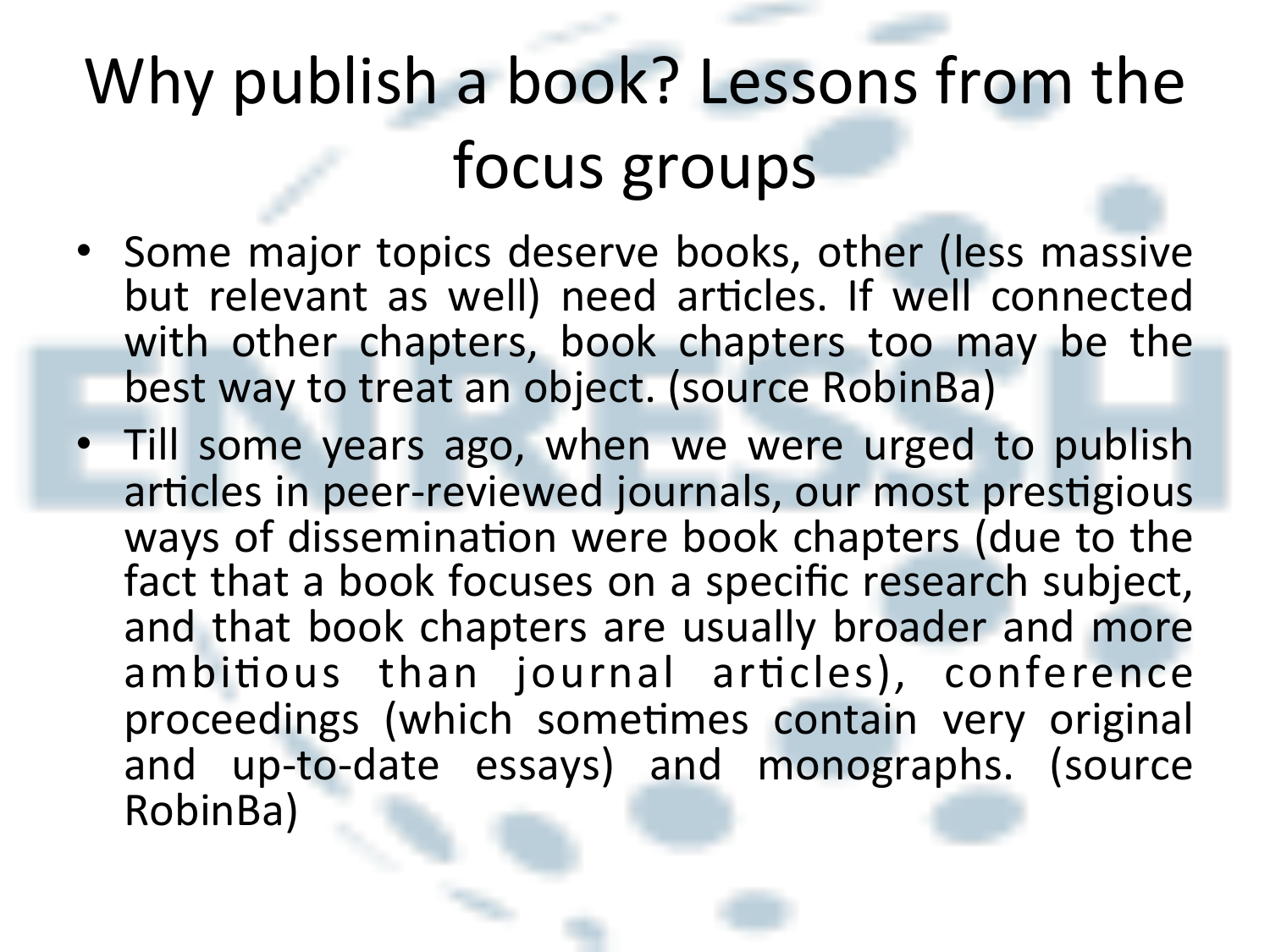### Humanities researcher reasoned choices…

#### • **Outputs**

- Monographs
	- In-depth studies on precise themes
	- Should be the exception not the rule
- Book chapters
	- Longer and deeper than what is possible in an article
- Articles
	- Wide publication with long shelf life. Prestige journals sought.
- Proceedings
	- Rapid dissemination
- **Difficulties** 
	- $-$  Long-term availability of the document
	- Quality control
	- Evaluation systems that cannot comprehend diversity or intention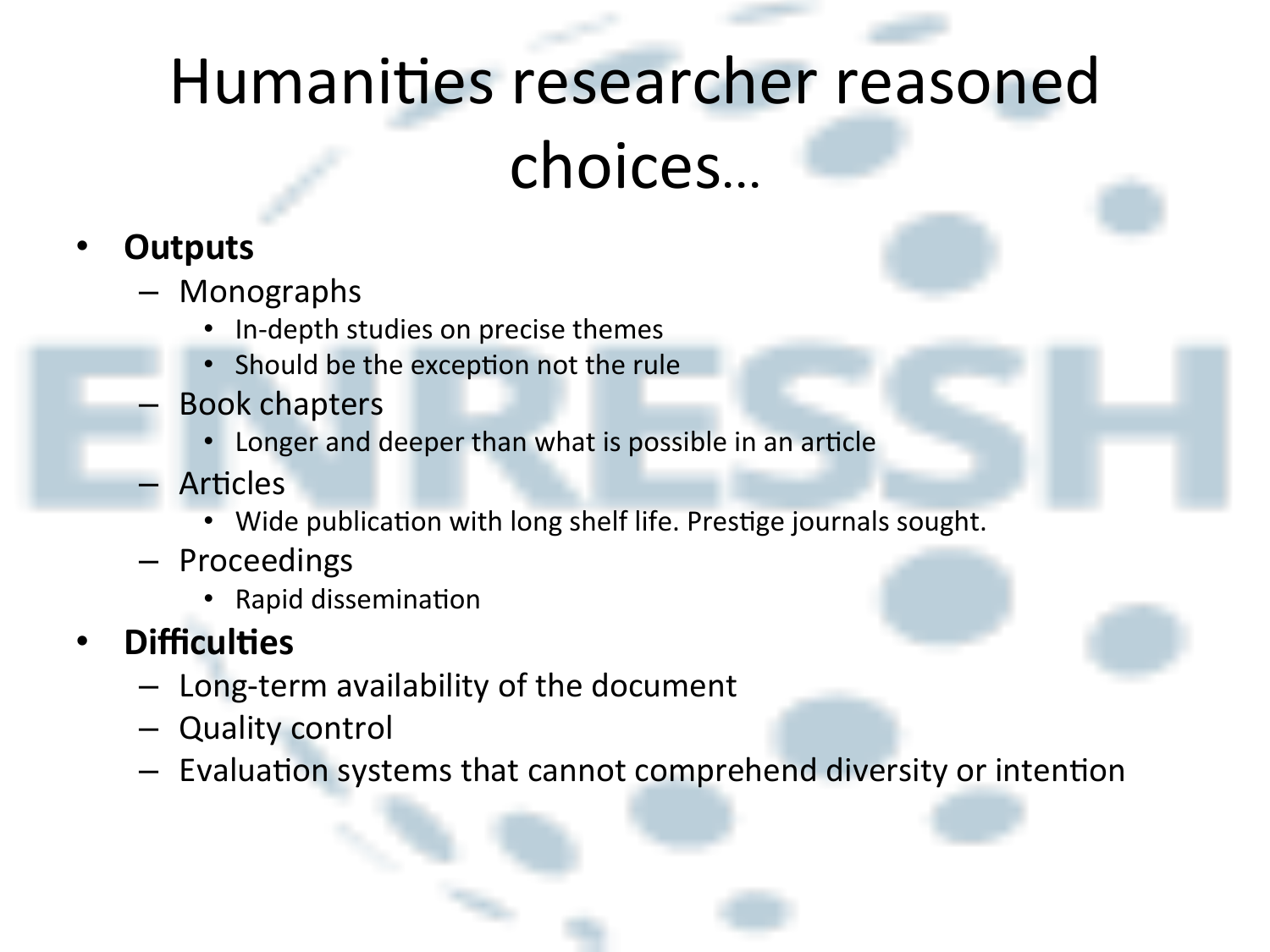## What is a book?

- Not such an easy question?
	- $-$  Different countries, different evaluation systems, different definitions
	- In academia, often considered a monograph, but other forms are also used
	- How many authors?
	- $-$  How long should it be?
	- Does it need an ISBN?
- **Problems with books** 
	- $-$  Defining what is an academic publication
	- $-$  Identifying parasite publishers
	- Knowing publisher evaluation criteria
	- $-$  Distribution networks and print runs
	- $-$  No individual identifier for chapters unless a DOI
	- $-$  Loss of control of copyright, when the book is unavailable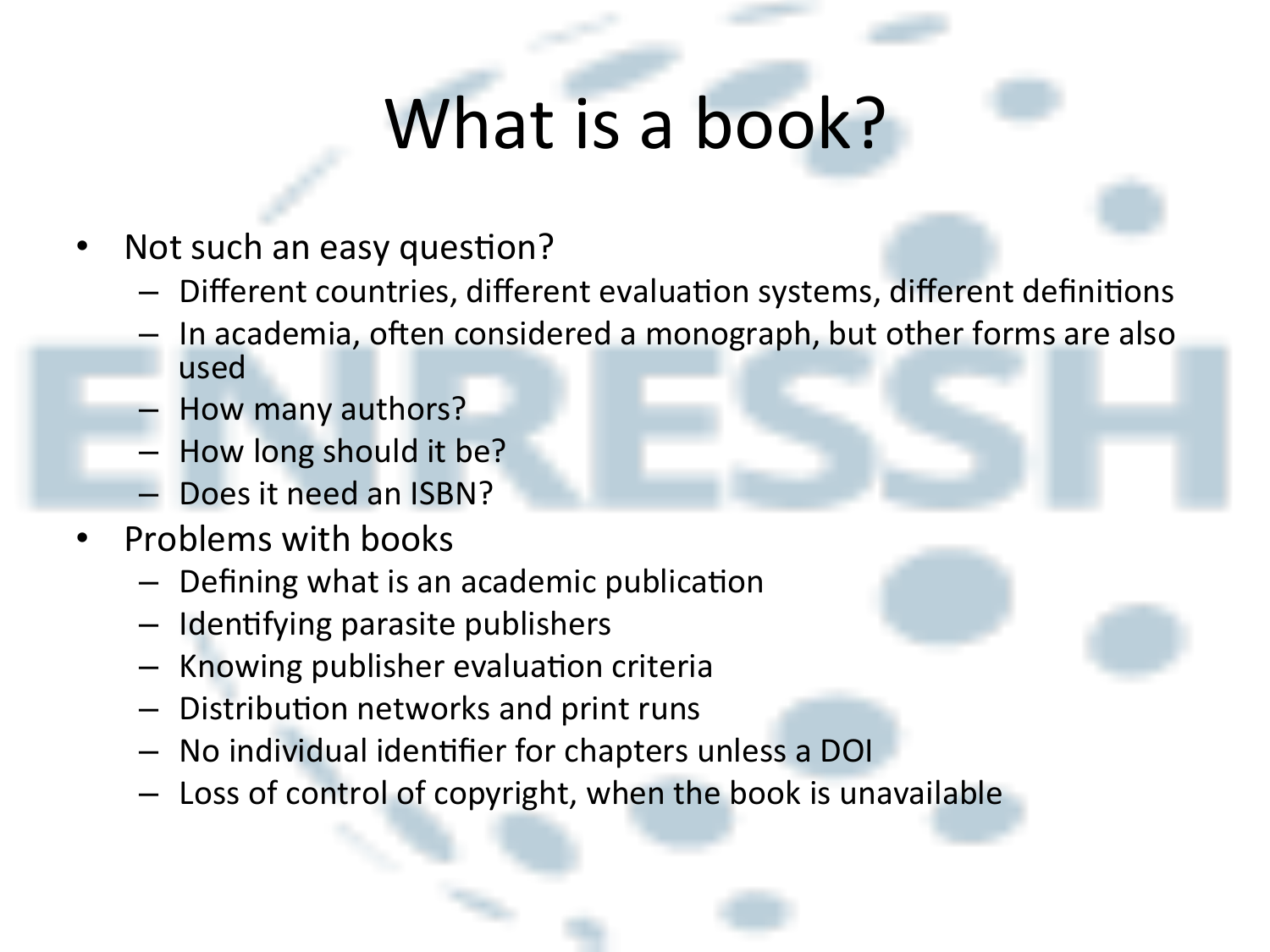#### Books: a variety of outputs

#### • Academic works

- Monographs
- Collected works
	- A genuine collective effort around a clear central theme
	- Full editing of the volume with cross-refering between chapters
- **Critical editions** 
	- In-depth analysis with copious notes
- Translations
	- Academic translations with user notes and references
- Textbooks
	- High level works designed for an audience of researchers and doctoral students
- Proceedings
	- Different levels of events- major international conferences, local or national events, workshops
- Non-academic audience
	- Textbooks
	- Popular works
- Hybrid or crossover works
	- Frequent in history with wide appeal to non-academic historians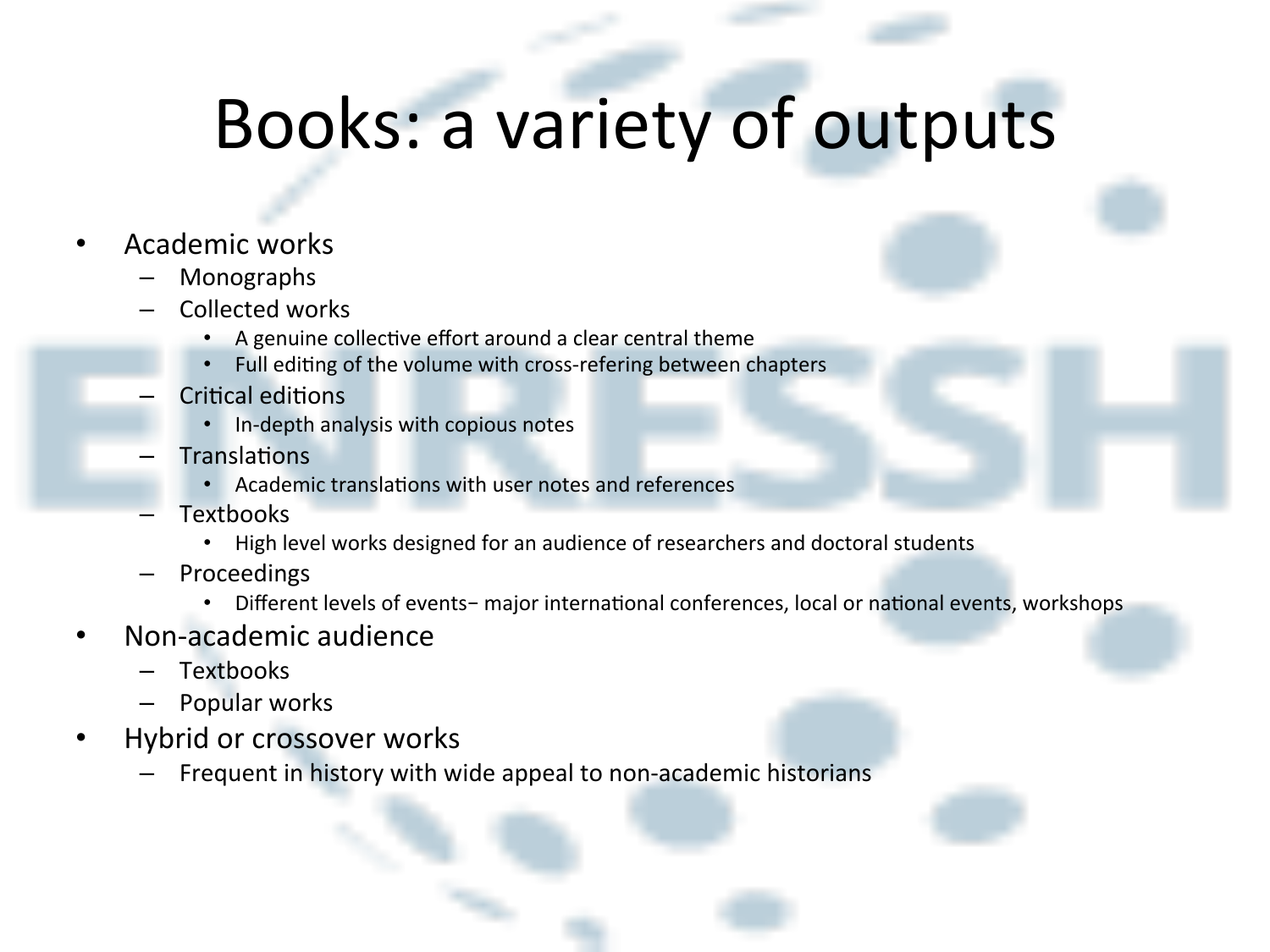## Potentially perverse effects of evaluation

- Books as a proxy for excellence can lead to distortions
	- $-$  Obligation to publish a book for recruitment or promotion leading to Mickey Mouse publishing
	- $-$  Books no-one is expected to read
	- Books few researchers or institution can afford to buy
	- $-$  Point systems which make it viable to produce several, rather than a single, output
	- $-$  Light books– little text, lots of images
	- $-$  Renaming proceedings as edited works
	- Avoiding the word 'textbook'
	- $-$  Publishing abroad simply to be 'international'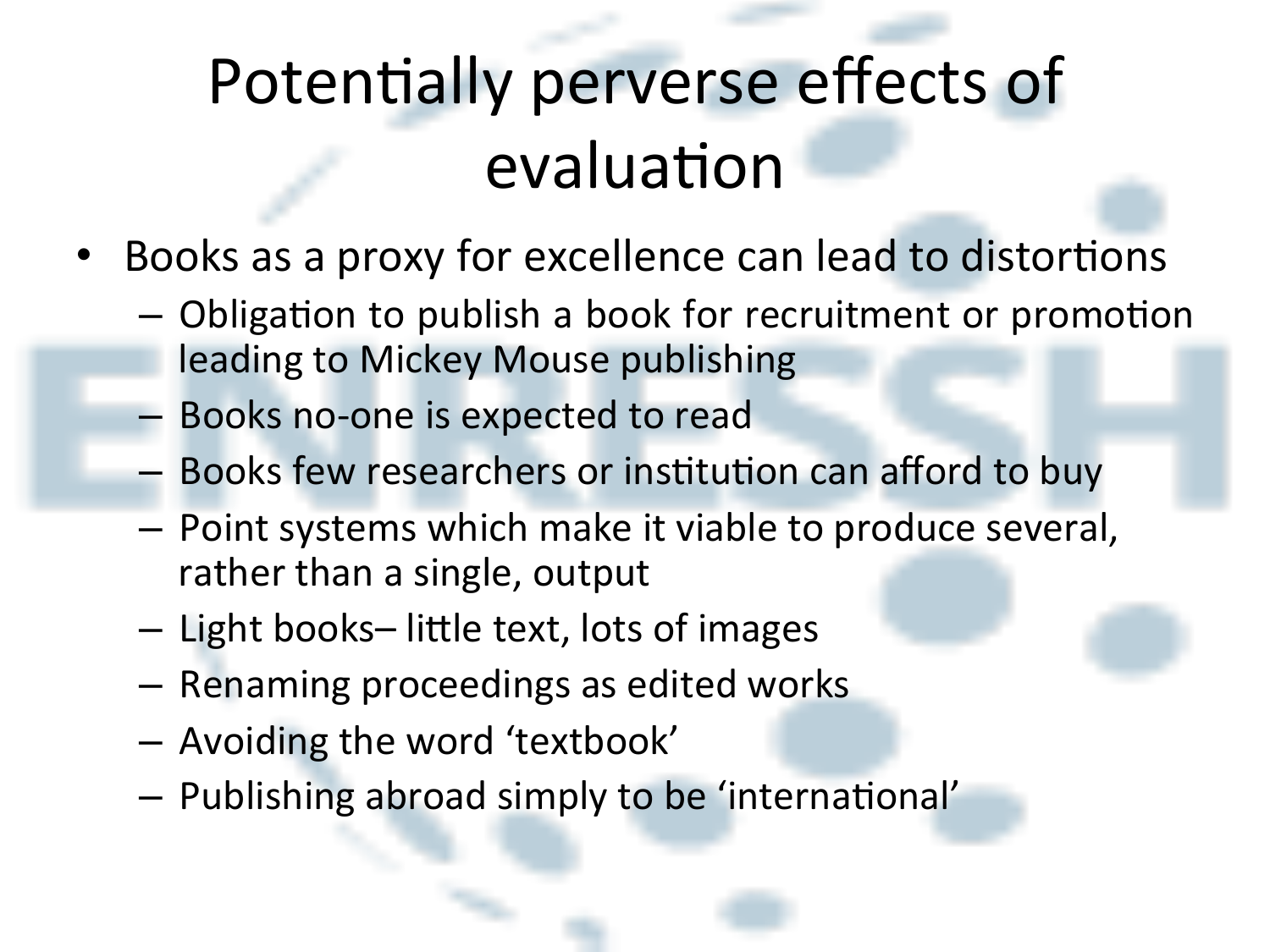## Can book quality be judged? Or just publisher quality?

- Is the book published on a series edited by respectable academic from the field?
- Has the book been reviewed by one or more experienced independent reviewers?
- Does the publisher have a genuine distribution network?
- Will the book be promoted?
- Does the book appear in university library collections?
- Is it possible to track sales?
- Are there reviews in respected journals?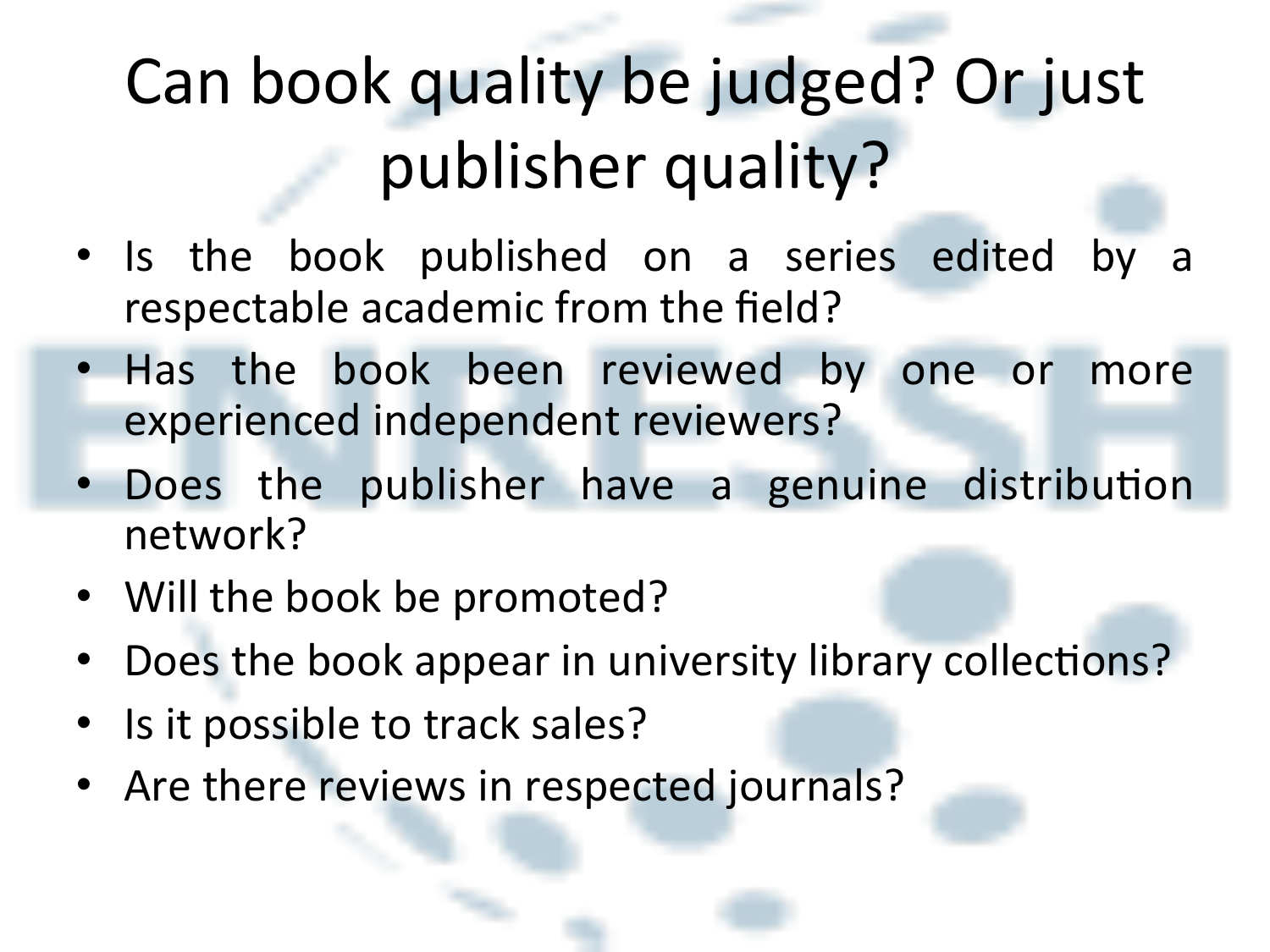## Science Europe: imposed unthoughtout policy

- **cOALition S**
- The above principles shall apply to all types of scholarly publications, but it is understood that the timeline to achieve Open Access for monographs and books may be longer than 1 January 2020;

- In other words
	- $-$  If it is good for the hard sciences, it is good for everyone
	- $-$  Hard sciences do not publish books
	- The British Academy report can be ignored?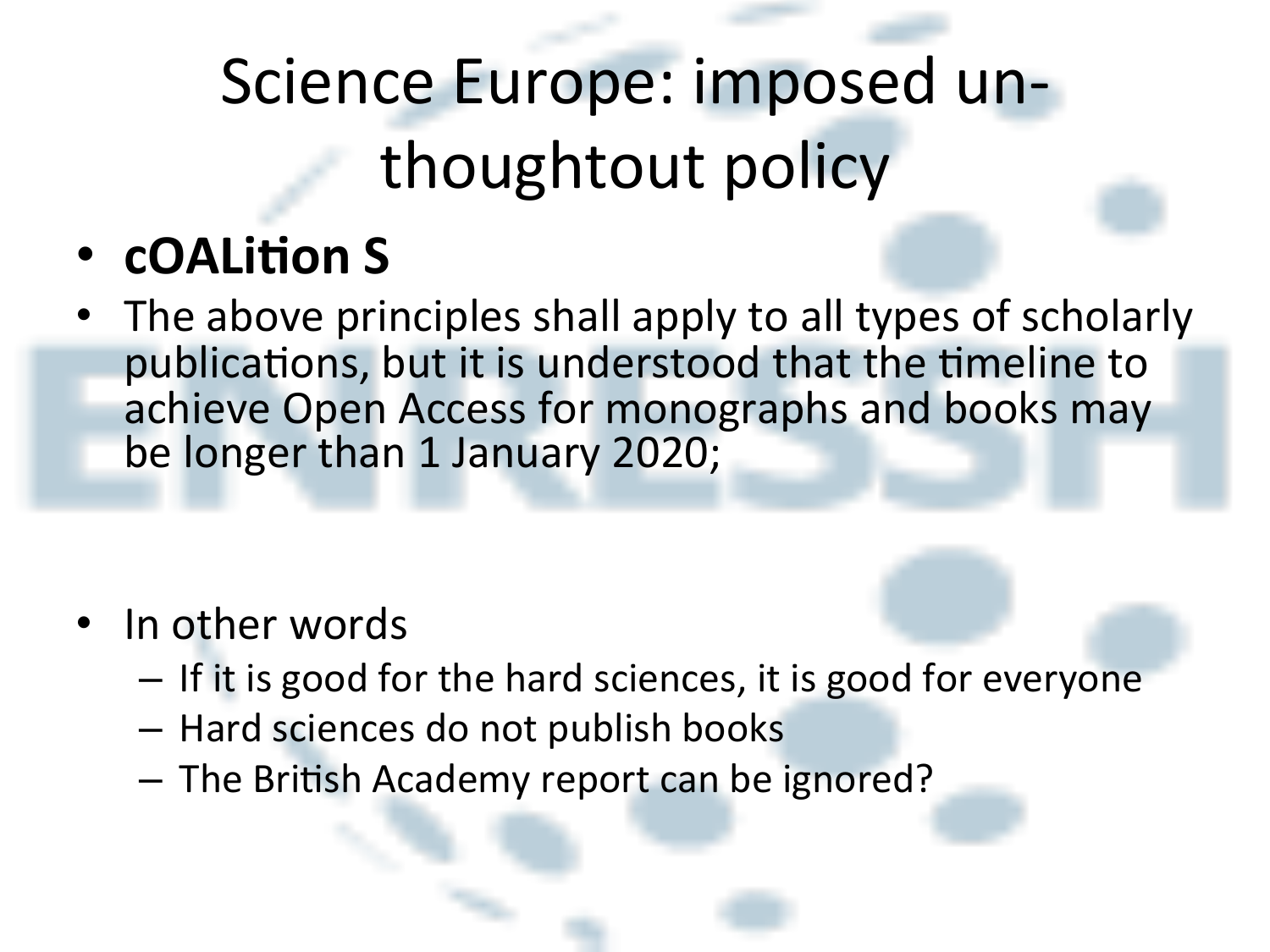## What is an academic book?

• A book that is boring

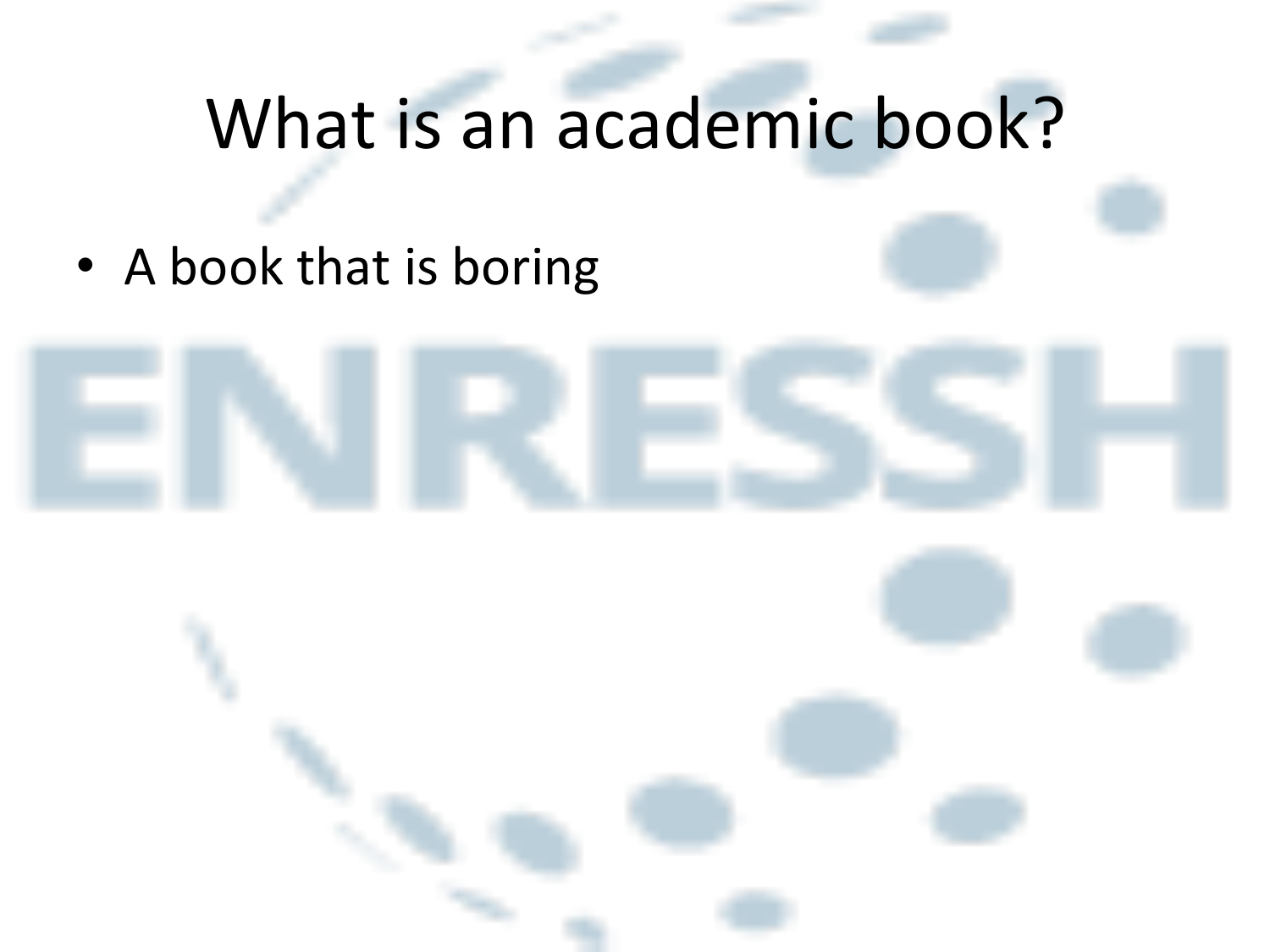## What is an academic book?

- A book that is boring
- A book no-one wants to read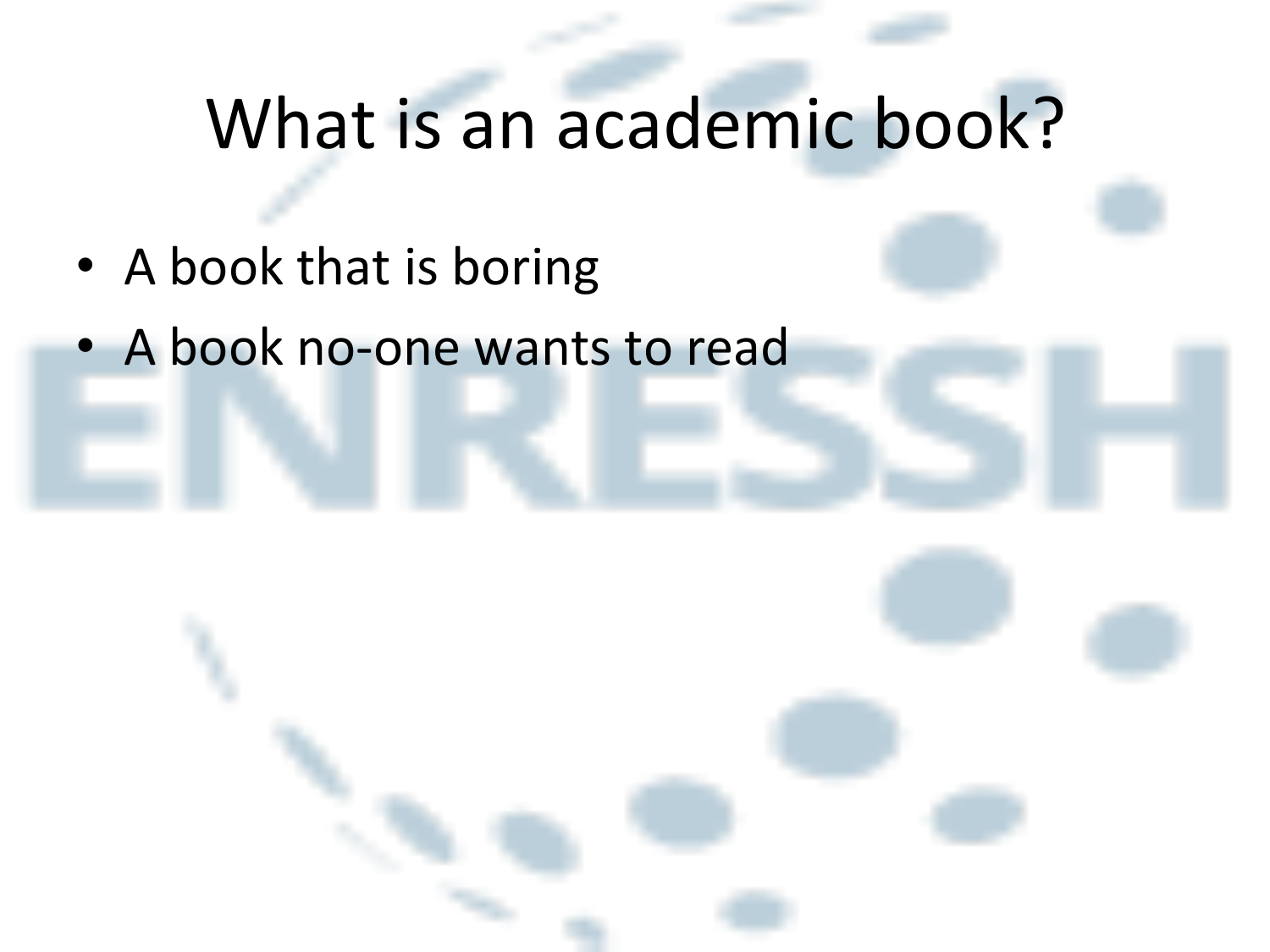#### What is an academic book?

- A book that is boring
- A book no-one wants to read
- Thus a book that can be open access

• Congratulations. Wisdom goes out the window and the SSH are further devalorised.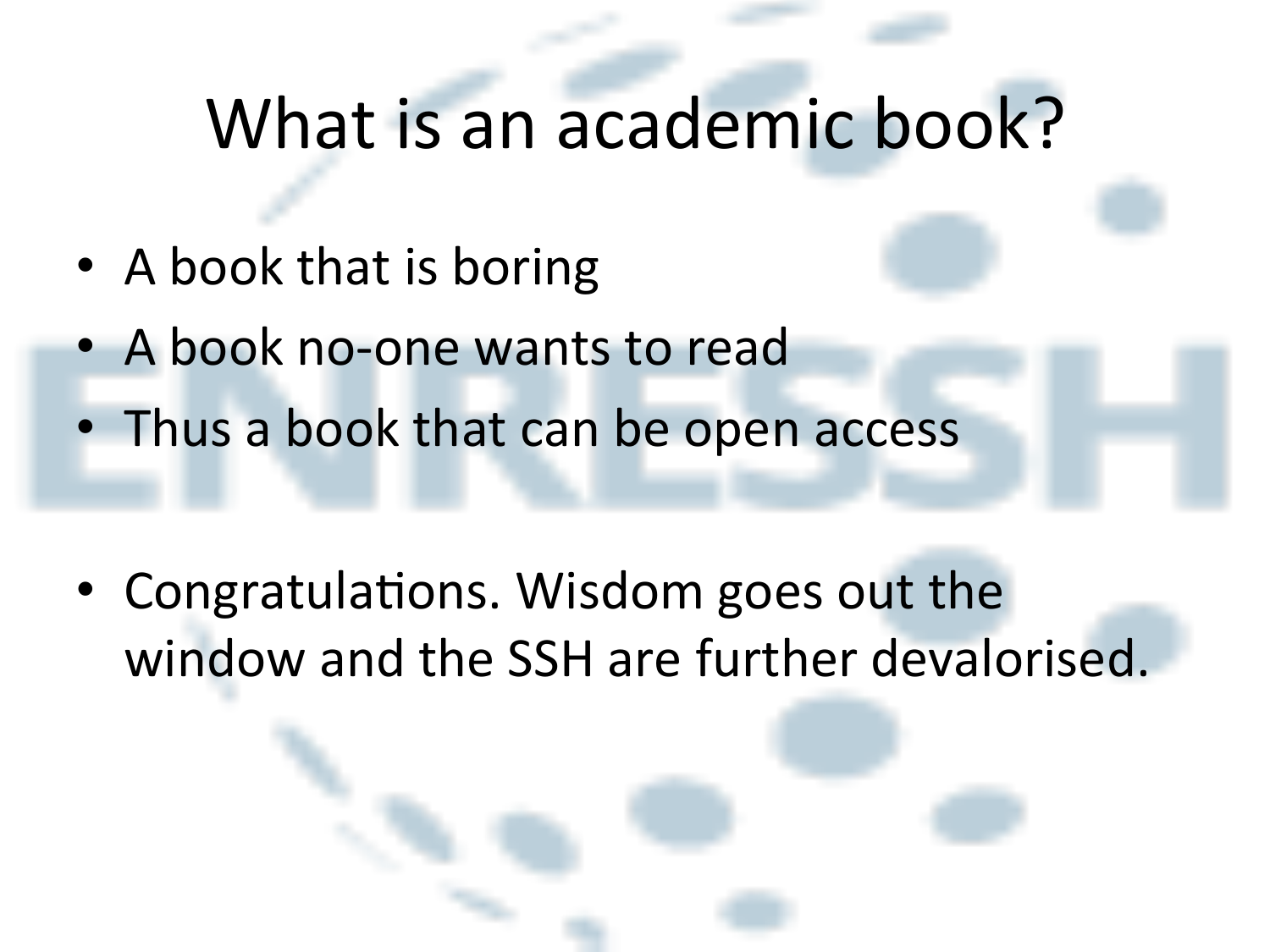## Fitting the SSH back in

- The SSH simply do not fit in
- Numerous questions about Open Access books need to be addressed
- Royal Historical Society
	- $-$  https://5hm1h4aktue2uejbs1hsqt31wpengine.netdna-ssl.com/wp-content/uploads/ 2018/03/OA-Briefing-March-2018.pdf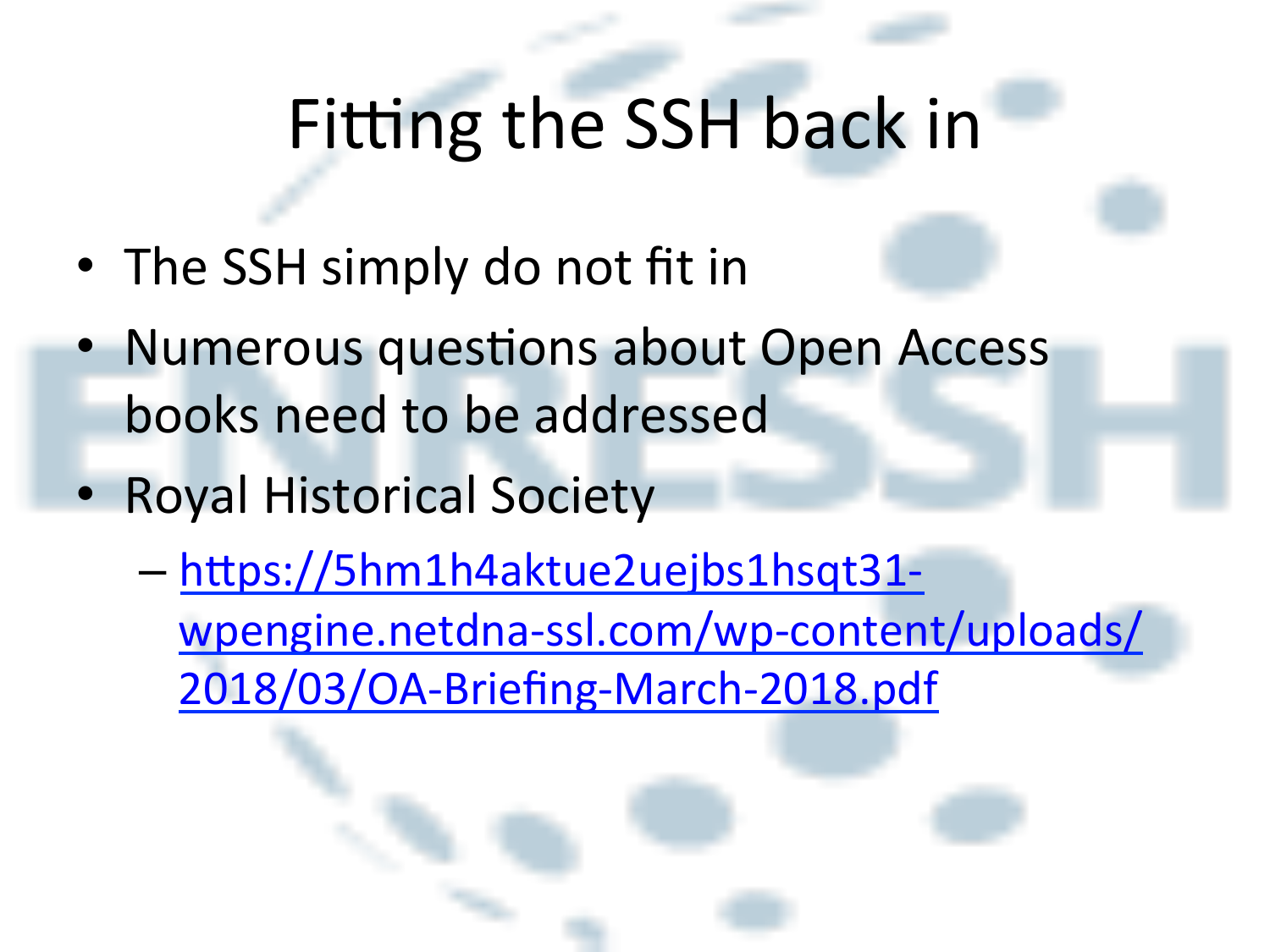#### **Open Access**

- Open Access is not adapted to the wide variety of book outputs
- Open access can only privilege rich researchers and is not a guarantee of quality
- However
- Could a core of Open Access outputs be created to ensure dissemination?
	- $-$  Theses, proceedings, reports  $-$  this requires the active participation of University presses
- Is it possible to improve long-term access to published works
	- $-$  Every chapter needs an individual identifier  $-$  DOI or other
	- $-$  Authors should retain the same open publication rights as for journals
	- $-$  Chapters should be re-publishable by authors after a reasonable publication embargo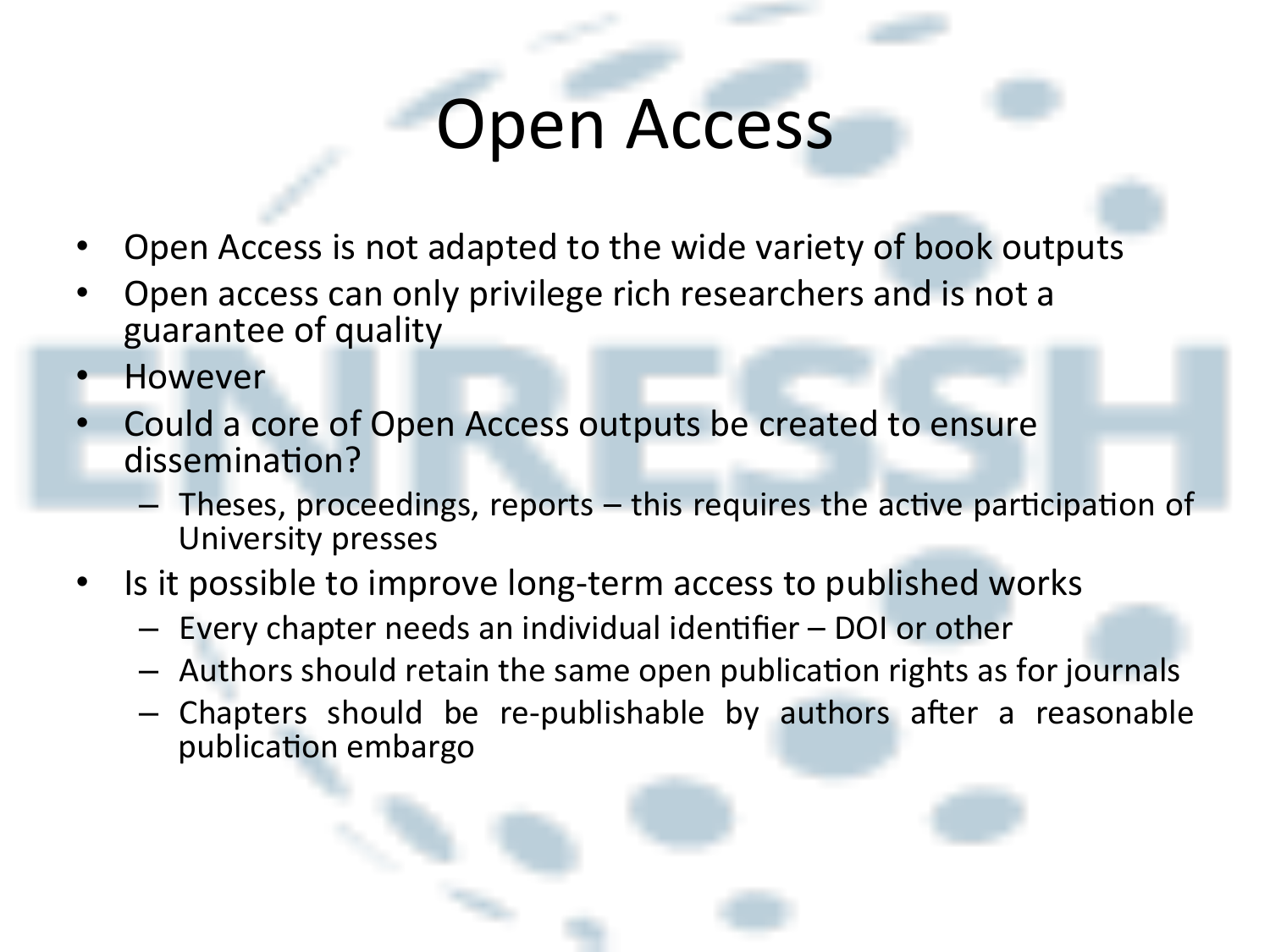## Research and Social Impact

- Evaluation privileges so-called academic books, but the SSH impact directly society and the Humanities are about humanity!
- Evaluation that ignores social impact ignores social value and is potentially harmful to society
	- $-$  Buying a novel, an intelligent person buys also the notes and the references
	- $-$  You don't have to be a historian to know that history is a vital subject
	- $-$  Books on social values can be fun, but tell the public about the serious side of psychology
	- The law is part of our everyday experience, so a law researcher has a lot to say that directly interests the public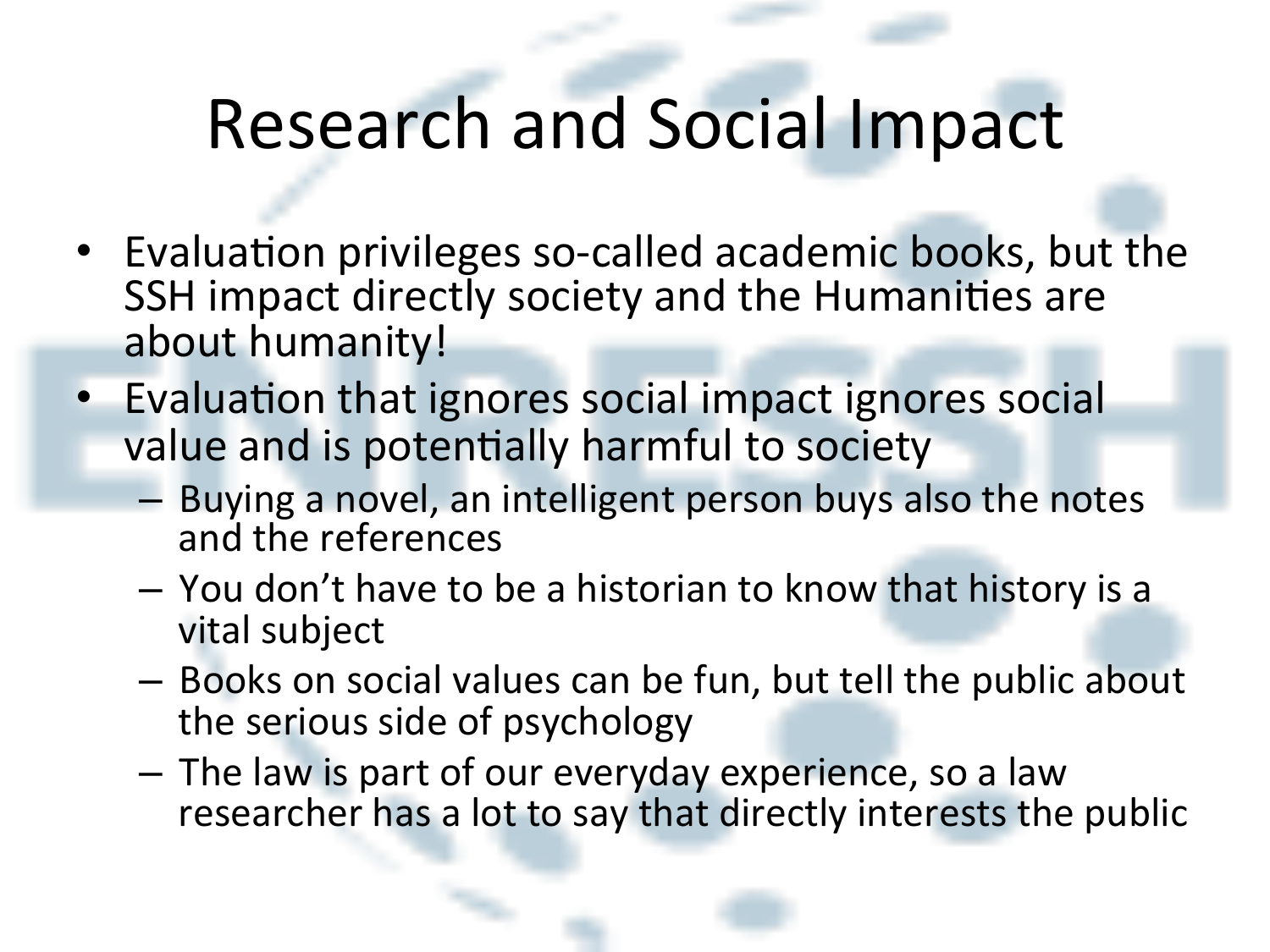## Ranking and evaluation need policy

- No matter how good your data base
- No matter how valid your evaluation procedures
- Nothing is worthwhile without explicit criteria based on policy based on knowledge of:
	- What researchers are doing and how they may be fulfilling the needs of society
	- What policy makers require
	- And what effects this has on research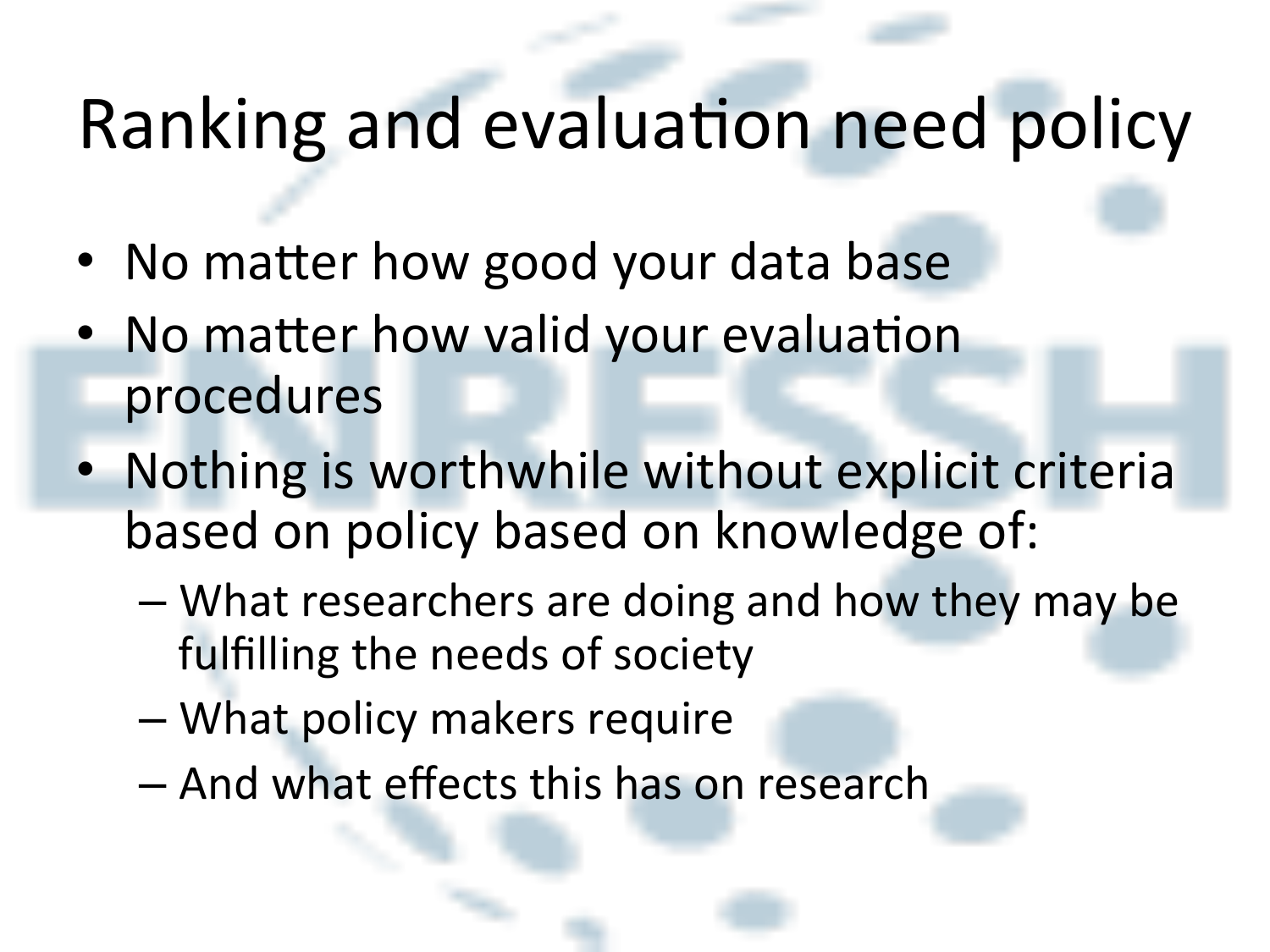#### Conclusion

- Books are not the main output of the SSH, that is a myth, but
- Books and book chapters remain a major output of the humanities with research and societal value
	- $-$  The danger lies in the mantra becoming a rule to the detriment of others forms and a reasoned approach to dissemination
- Evaluation can and must valorise research, but not promote one form of dissemination above another without knowing why and that requires a methodological analysis combining bibliometric and non-bibliometric approaches.
- Good evaluation accepts all output for what it is rather than imposing poorly throughtout values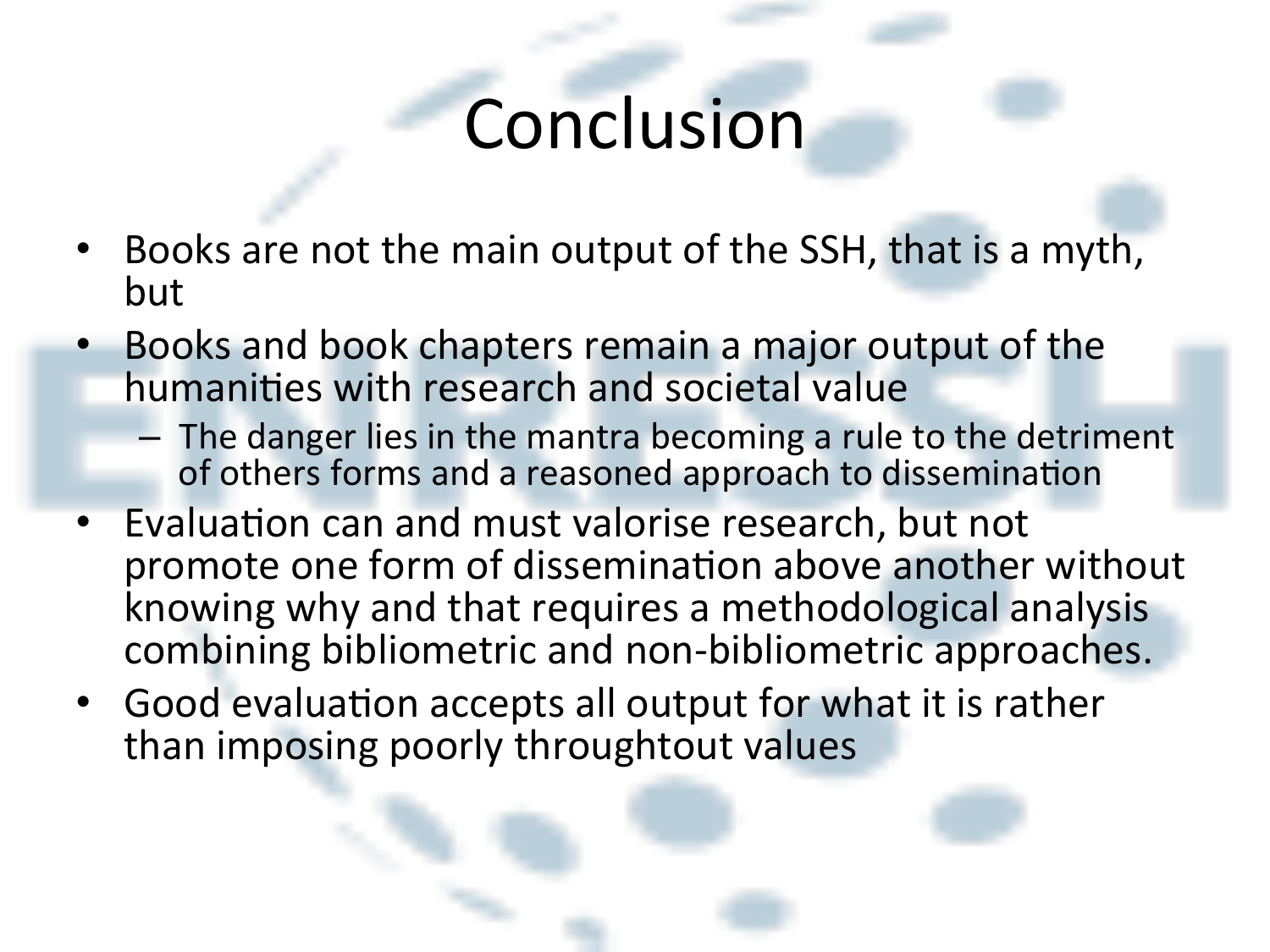# • *Thank you for listening*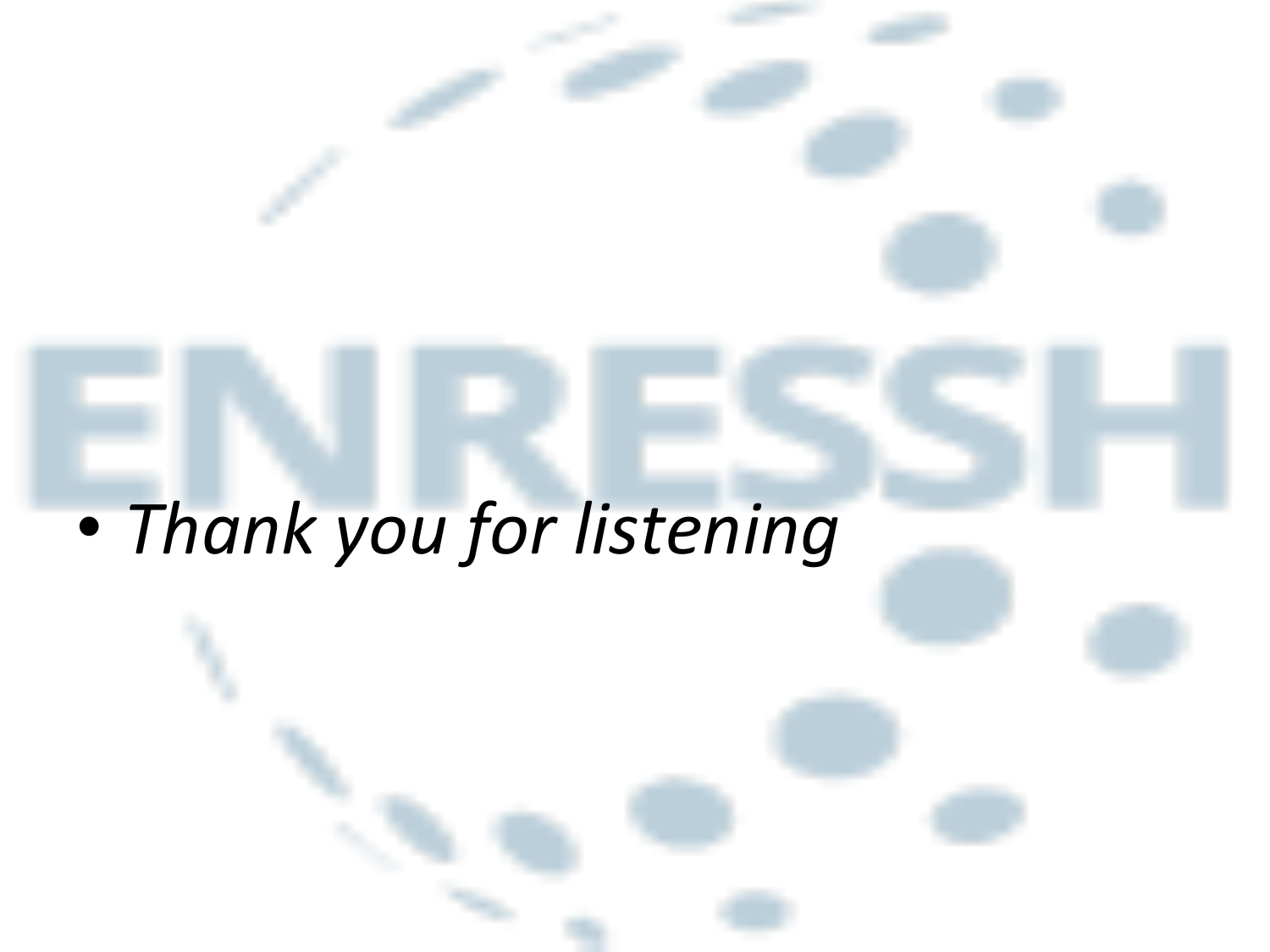#### Source documents

- https://www.scienceeurope.org/coalition-s/
- https://www.thebritishacademy.ac.uk/ debating-open-access
- https://www.thebritishacademy.ac.uk/openaccess-journals-humanities-and-social-science